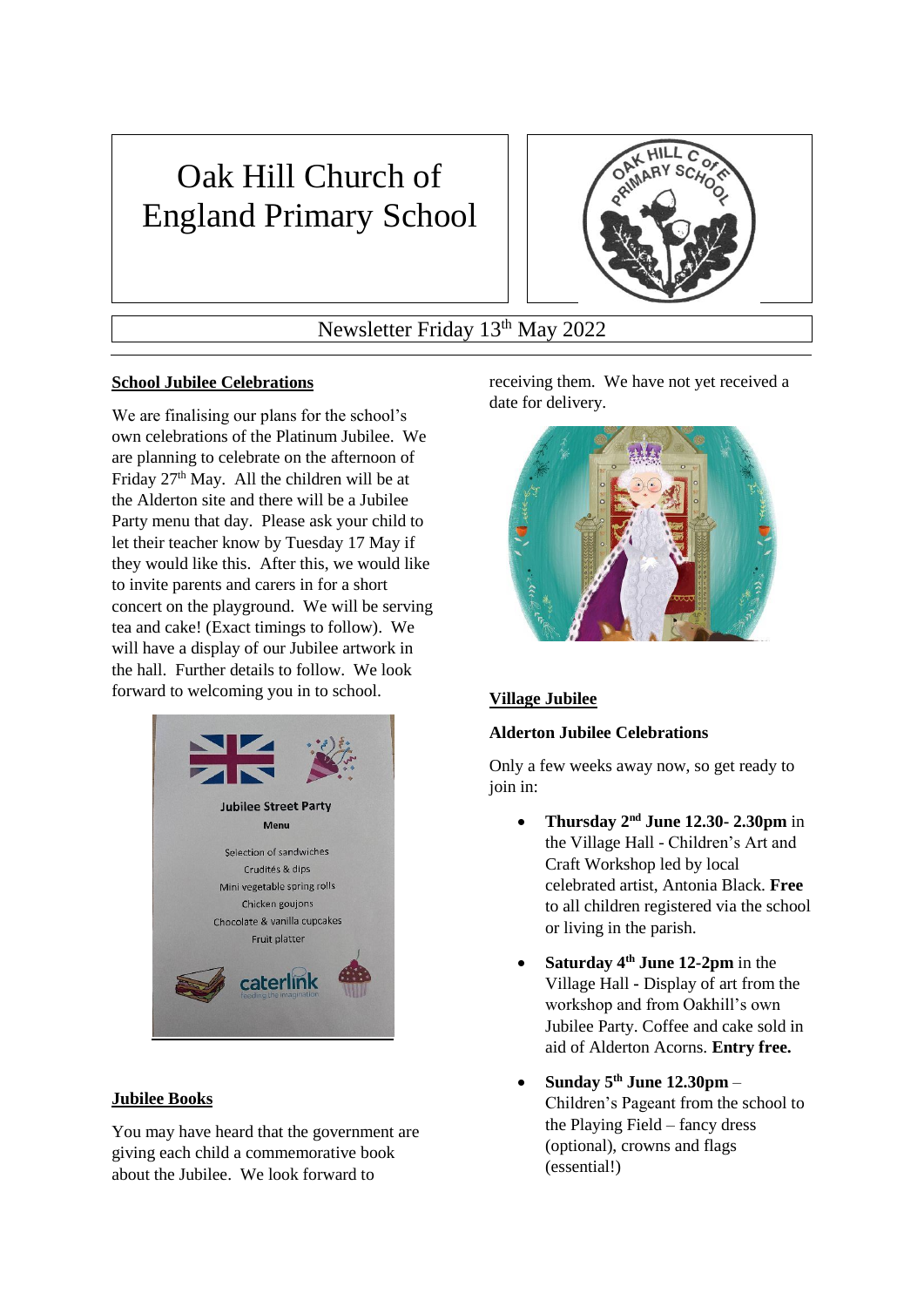**Registration forms for events 1 and 3 required by Friday 20th May** to Oakhill School office or the Dumbleton base. Parent/guardian contact details for the day, name and age of child/ren taking part and an email address for updates and information are required.

Additional enquiries, please contact Ros Smith [\(ros.smith138@gmail.com\)](mailto:ros.smith138@gmail.com). Keep in touch online at [https://aldertonvillage.co.uk](https://aldertonvillage.co.uk/)

#### **FOOHS News**

Thank you for all who came to the meeting; there is going to be a great team going forwards! We will be sending an update letter out soon.

Ice Lollies will be on sale for 50p after school every Friday up until the end of term!



Don't forget to register with Easy Fundraising and Amazon Smile

<https://smile.amazon.co.uk/ch/1060953-0>

# **SATs**

Well done to all our Year 6 children for being so amazing this week taking their KS2 SATs. The first exams taken by a Year 6 group since 2019. Also big well done to the KS1 who have been taking their internally marked KS1 SATs as well this week.

## **Message from Victoria Leather, Chair of Governors**

Good evening parents, thank you to everyone who came to the one site consultation event recently. It was wonderful to see so many of you there and have an opportunity to talk about the school's development.

As part of that ongoing process I would like to invite you all to another parent forum type event, next Tuesday 17 May in the school hall between 5-7pm.

We will be using this session to think together about our vision for the school and the values which underpin that.

A school's 'vision and values' are the guiding principles behind all we do as a whole school community - parents, pupils, staff and governors. They influence our behaviour, our actions and our words.

They are the principles which underpin our drive to create a school culture of excellent experiences & educations for every child. If we achieve these successfully, we'll meet our vision of fully preparing every child for life in all its fullness in the world beyond our small rural school by the time they leave us at the end of Year 6.

'Vision and values' can seem like just another set of words displayed around a school so, this session is your opportunity to be a part of defining what that vision really looks like day to day for every child, at every age and what values are truly the most important to Oak Hill's community.

I really hope you will be able to join us but appreciate not everyone will be able to do so. I'll endeavour to send out information to those who can't make it so everyone has a chance to give their thoughts on these vitally important and key elements in our little school's transformation journey.

It will be an informal session and as before, if you could indicate in advance to Gail or Esther if you are able to attend it would be appreciated.

#### **School Grounds**

Unfortunately, on a number of occasions, we have found dog faeces in the school grounds at the front of the Alderton base. Please keep a look out for any dogs not on leads as it is quite unpleasant for pupils and staff.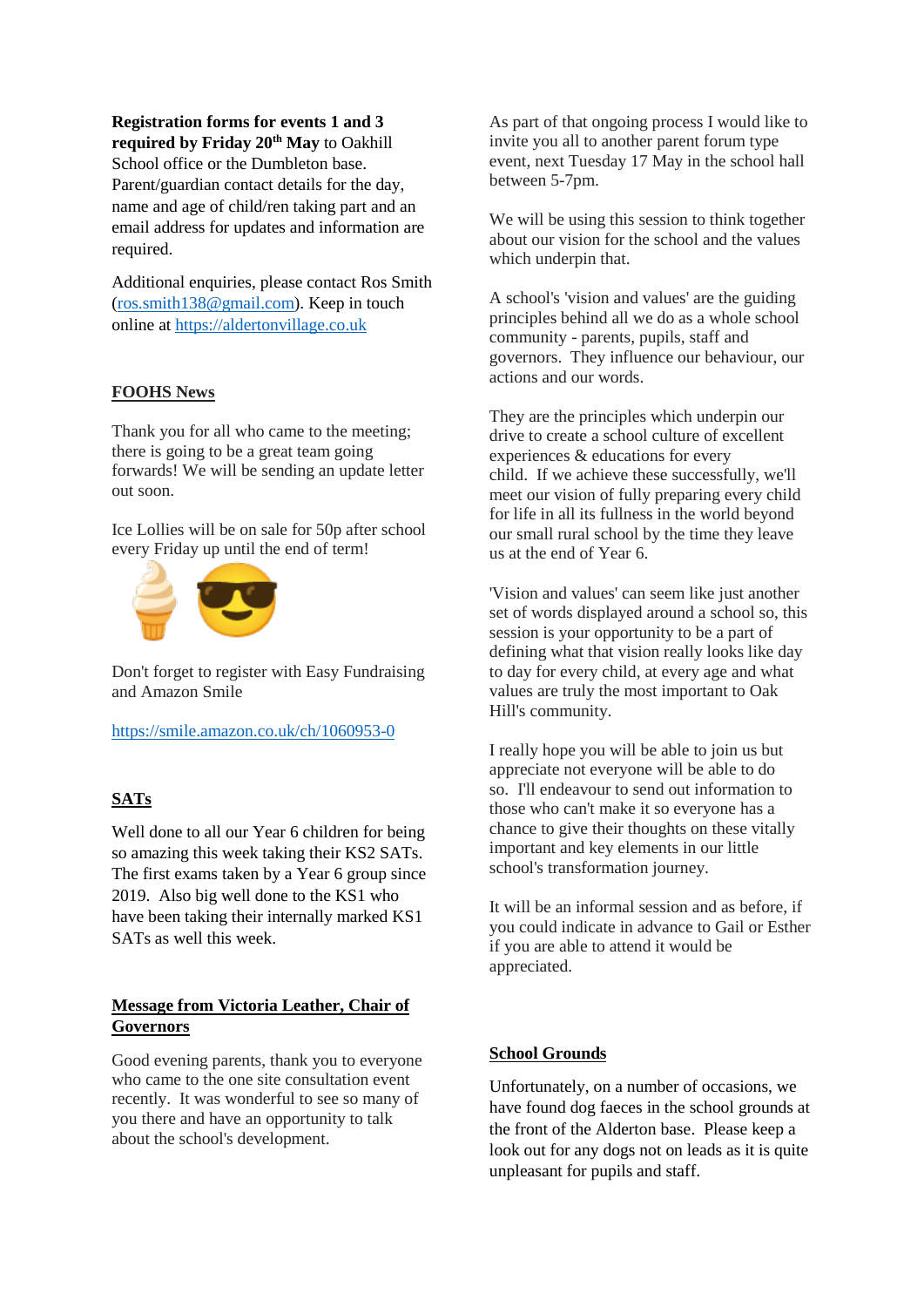## **Church Service**

One Service this Sunday - 10.30am Dumbleton

# **Our Christian Values**



# **Internet Safety**

According to Ofcom's most recent research, a significant proportion of children are already online by the time they start school, with 17% of 5-year-olds owning their own mobile phone and 50% using messaging platforms. As becoming familiar with technology is generally encouraged in younger children – and has been essential for education during the pandemic – it is essential that trusted adults recognise both the benefits and the risks of infants and toddlers going online. We've compiled our top tips to help the under-5s start their online safety journey.

In the guide, you'll find tips such as managing screen time, block in-app purchases and using devices together.



# **Maple Class**

In Maple Class this week, we have practising accurate 1:1 correspondence with counting beyond 10, as well as starting at ten and counting on to count larger numbers. We have been estimating and comparing larger amounts of manipulatives such as cubes and counters.

We have started our new story this week, "The Very Hungry Caterpillar". We have enjoyed joining in with the repeated refrains and using our spellings to label the food in the story. We have also been exploring using a range of interesting adjectives to describe the caterpillar and the butterfly he turned into.

In topic this week, we have planted sunflower seeds outside and learnt all about how to care for them. We took a flowering plant apart and learnt the names for the roots, stem, leaves and petals as well as their function. When we did some gardening this week, some of the plants we had to pull out had a really big root system!

In Project Touchline this week, we practised some key skills with handling the rugby ball,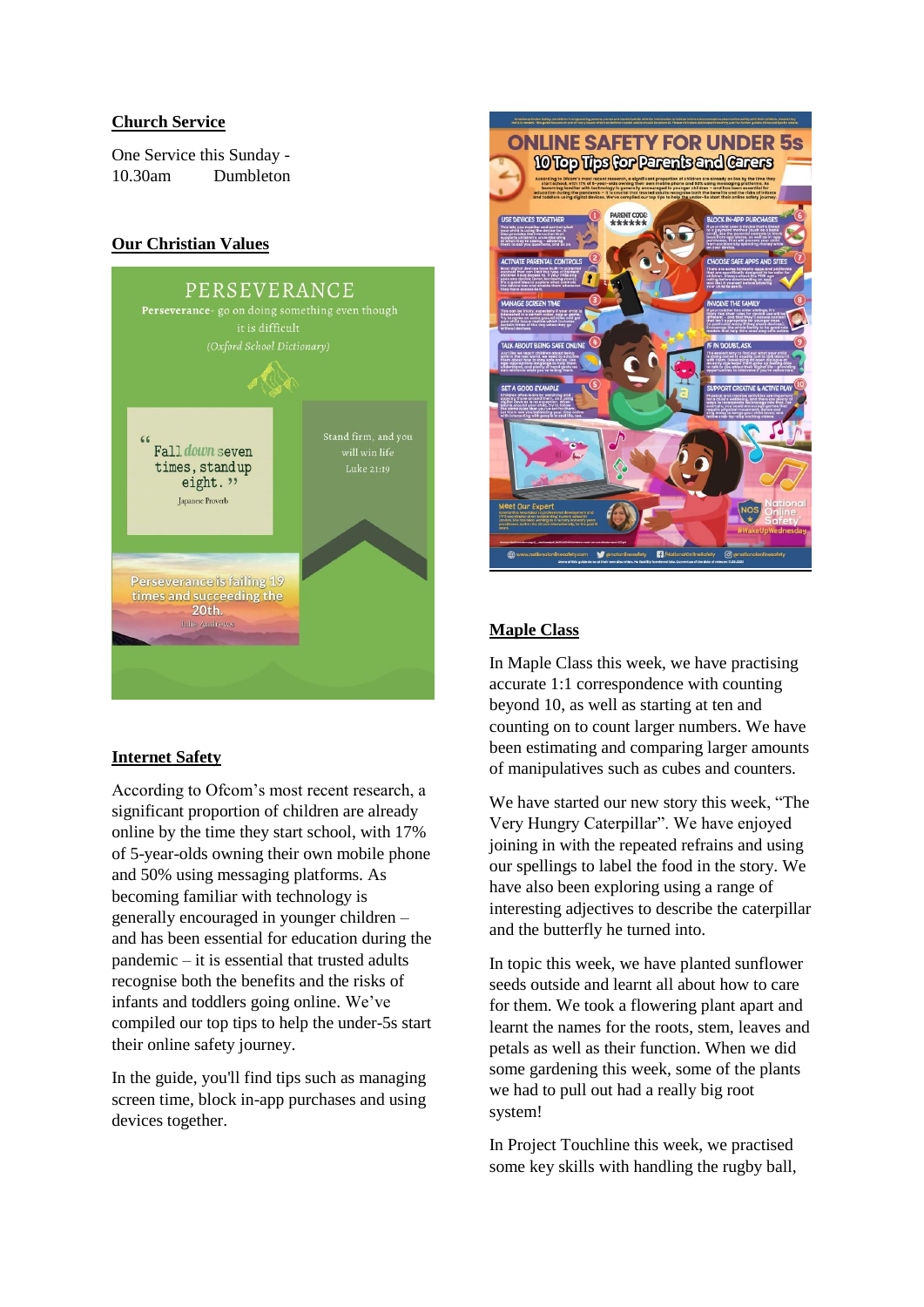including throwing it up in the air and catching it, clapping after throwing it, and passing it under our legs, before playing a very energetic game of 'Sumo Tag'.

#### **Willow Class**

This week has been a little different as Year 2 have been working extremely hard to complete their SATs tests. They have had Maths, reading and SPAG papers to do and I am so proud of them all and the perseverance they have shown. We are all looking forward to a little treat on Friday afternoon to say well done for their hard work.

Year 1 have been so supportive to their friends in Year 2 and giving them lots of encouragement. They have also been working super hard this week! In Maths, they have been comparing and ordering numbers up to 100. They are becoming much more confident to partition two digit numbers and recognise the tens and ones.

This week in topic, we have been studying maps of Dumbleton and labelling the physical and human features we see on our route to school. We found some old log books which were started in 1888 and were all fascinated to read about what life was like in Dumbleton school back then. We found out that children walked a long way to get to school each day and that children would be absent from school for long periods of time because they were out helping with the harvesting. We also found an inspection report from 1930, which judged the school on its teaching of needlework.

In our art lesson, we sketched the school from outside. We used different sketching pencils and made sure we used up the whole page and included lots of detail. We have also begun to look at the American pop artist, James Rizzi who draws streets and buildings.





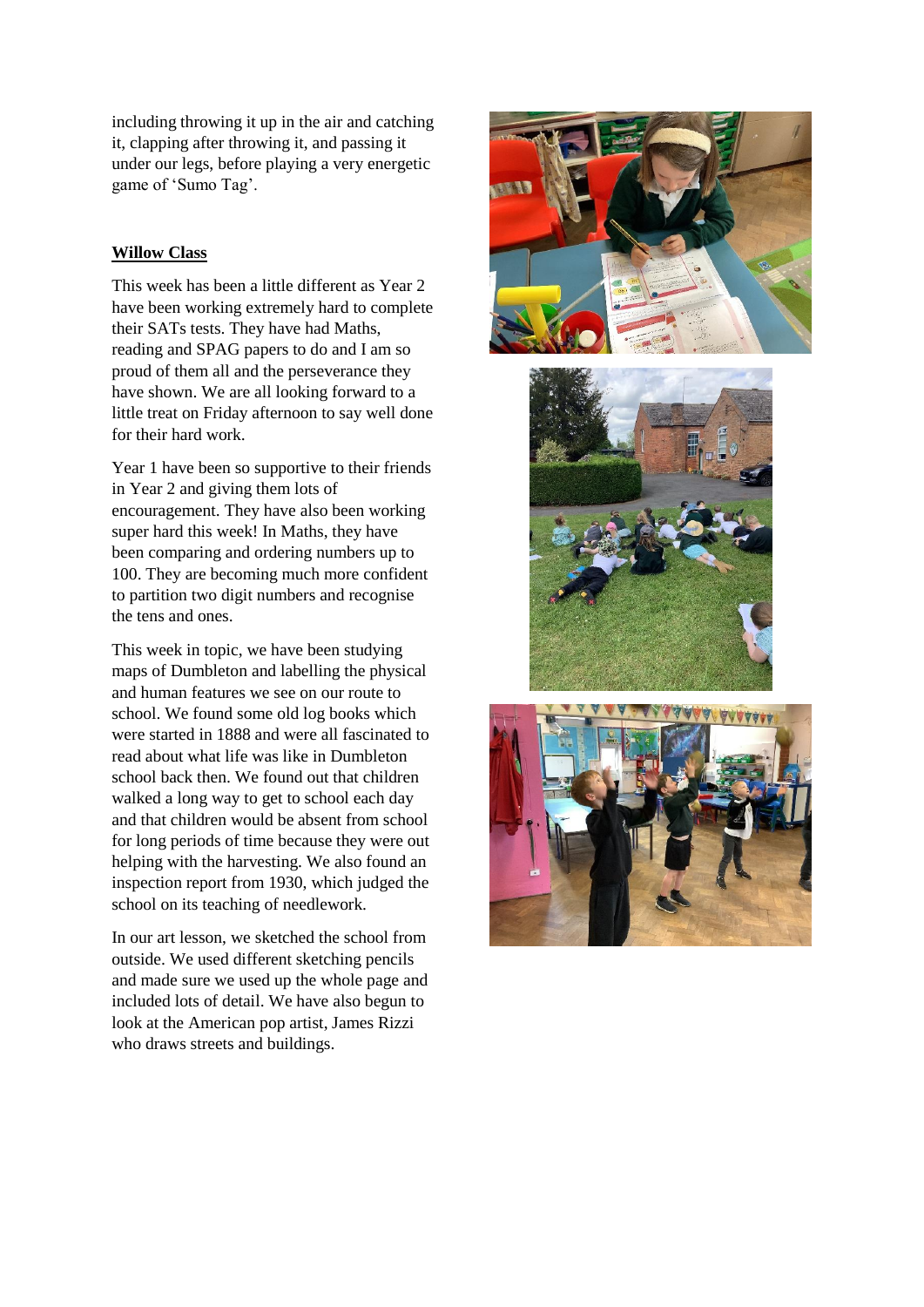

# **Hawthorn Class**

This week in Hawthorn Class we have begun to look at biographies of famous inventors. We read a biography about the inventor of Lego as well as the inventor of cats eyes. At the beginning of the week we looked at some inventions from the 20<sup>th</sup> century and compared them to the inventions from the  $21<sup>st</sup>$  century so we could see how some inventors made certain objects obsolete.

In Maths we have been looking at area and how to work out the area of different shapes. The we used this knowledge to plot out our own roman village.

In Art we have recently started our topics on mosaics and have been looking at different mosaic patterns and how they are made. We have drawn different designs and will be planning them later this week so we can make our own mosaic next week.

#### **Juniper Class**

#### Year 6

This week our focus has been on SATs. The children worked incredibly hard over the four days of tests. Monday was spelling and grammar, Tuesday the reading paper, Wednesday arithmetic and reasoning paper 1 and we finished the week strong on Thursday with the second reasoning paper.

I was blown away by the children's attitude this week; every day they came in ready to focus, time management during the tests was managed well and they all finished with a smile.

The bacon sandwiches and biscuits definitely helped maintain that positive attitude.

Well done Year 6, you should be incredibly proud of yourselves. I am very proud of you all.

Year 5

With the classroom being used for SATs, the Year 5 children spent the morning working alongside Mrs Edwards in the end classroom, planning, designing and budgeting a new theme park on the moon! The children then filmed adverts and created an attraction from their theme park out of recycling.

We finished the week off as a whole class. having a class breakfast, followed by auditions for parts for the end of year production; Robin and the Sherwood Hoodies. The children auditioned with confidence and we are excited to start putting the whole production together. They will know their parts by the end of the day today.

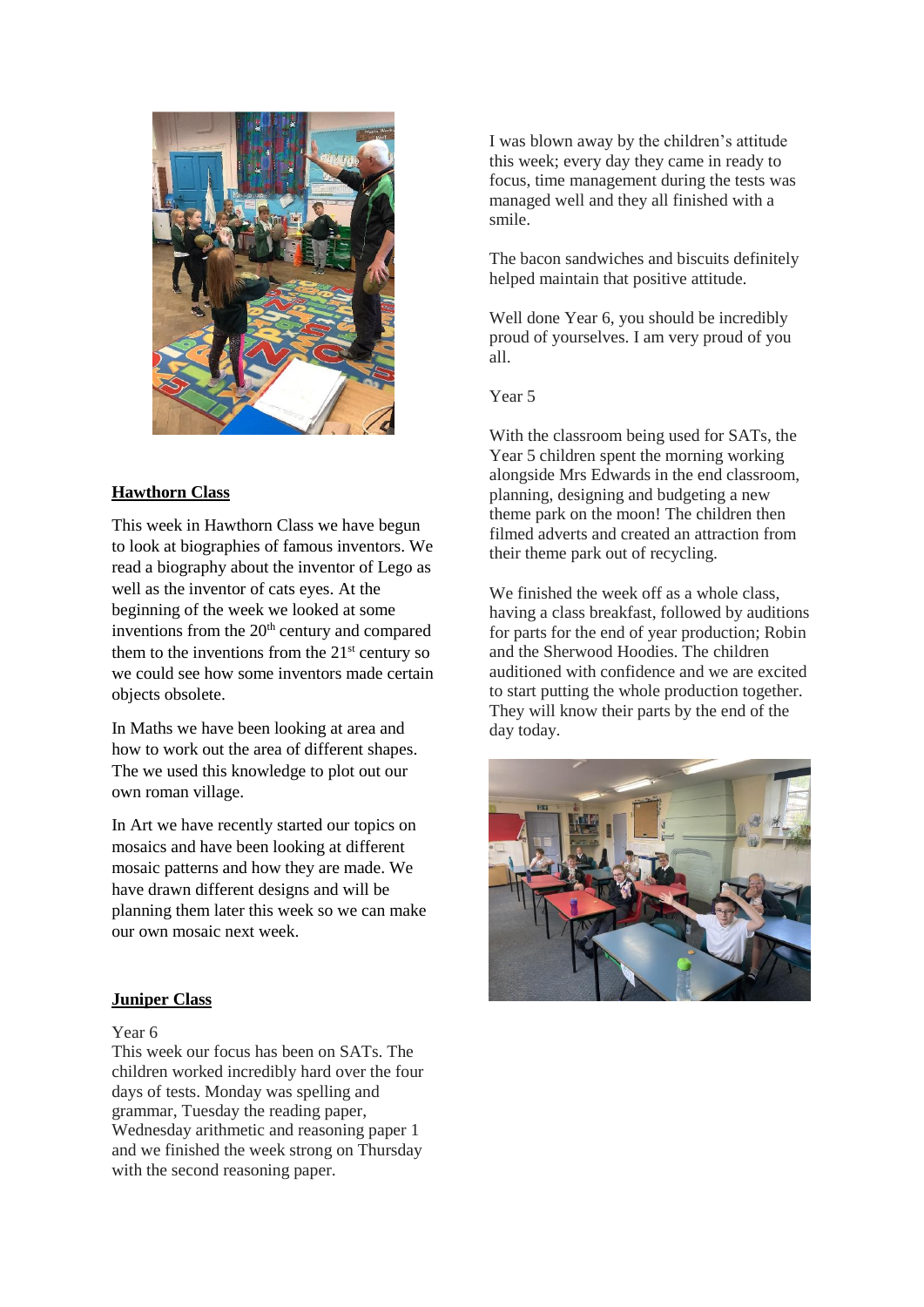





# **Stars of the Week**

#### **Maple**

Star of the week: Louie for fantastic counting on from ten

Value of the week: Katie for demonstrating fantastic perseverance by continuing to keep trying.

# **Willow**

Star of the week - Edward for always trying to learn new art skills and improve your drawings

Value of the week – Sienna for amazing determination and perseverance with rugby, persistently trying to challenge herself

# **Hawthorn**

Star of the Week – Archie for excellent work in English discussing and looking at features of biographies

Value of the Week– Ellie B for perseverance in Maths when learning about area

# **Juniper**

Star of the Week – All Year 6 for SATS and Elliott and Charlie for their Lunar Project

## **Diary Dates**

Please be aware that these may be subject to change.

#### **May**

- 13<sup>th</sup> Year 5/6 Swimming
- 18<sup>th</sup> Project Touchline
- $20<sup>th</sup>$  Year 5/6 Swimming
- 25<sup>th</sup> Project Touchline
- $27<sup>th</sup>$  Year 5/6 Swimming Jubilee Celebration Term Ends

#### **June**

- $6<sup>th</sup>$ Term starts
- 8 Project Touchline
- $q<sup>th</sup>$ Bellboating Trip Year 5/6
- $10<sup>th</sup>$  Year 5/6 Swimming
- 16th Leavers Service Gloucester Cathedral